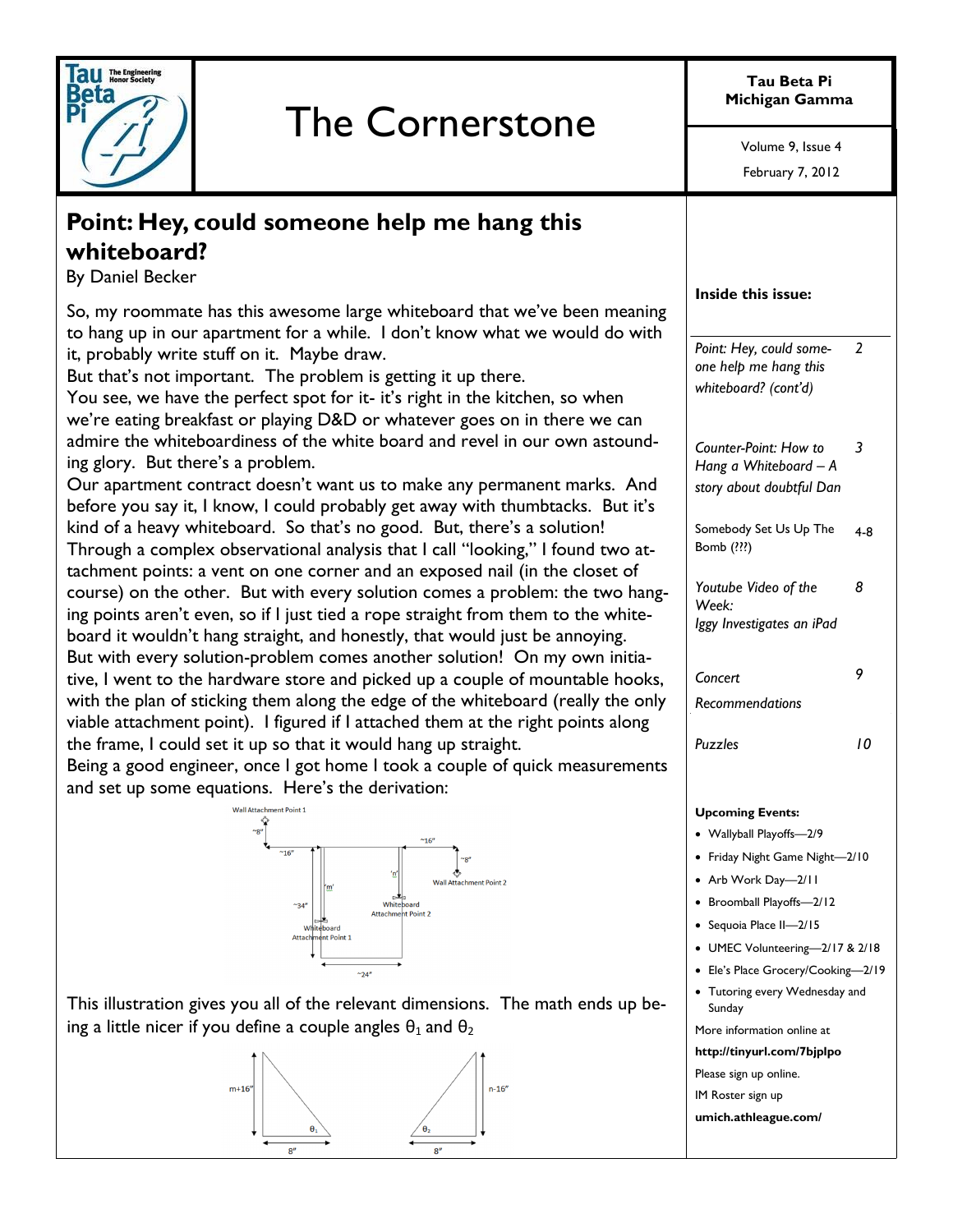

# **Point: Hey, could someone help me hang this whiteboard? (cont'd)**

Through simple trigonometry, we see that:

$$
\theta_1 = \tan^{-1}\left(\frac{m+16}{8}\right) = > m = \tan \theta_1 - 16
$$

$$
\theta_2 = \tan^{-1}\left(\frac{n-16}{8}\right) = > n = \tan \theta_2 + 16
$$

Now, temporarily resurfacing some of those traumatic times that can only be called "Structures", I remembered that you can solve statics problems by setting up force and torque balances. The forces are pretty easy to set up, just sines and cosines. The torque is also pretty easy—I made an assumption that the attachment points will be on the bottom half of the whiteboard along the sides, which makes the

torque simply the horizontal force multiplied by the distance from the attachment point to the vertical center of



Dan with said whiteboard and cat. (Pictured from left to right: Dan's Cat, Dan)

the whiteboard (which is m-17 or n-17). Also, I introduce the variables "Fm" and "Fn" to track the magnitude of the forces carried by the string. Here we go:

Horizontal:  $F_m \cos \theta_1 = F_n \cos \theta_2$ Vertical:  $F_m \sin \theta_1 = F_n \sin \theta_2$ 

Torque:  $F_m \cos \theta_1 (8 \tan \theta_1 - 33) = F_n \cos \theta_2 (8 \tan \theta_2 - 1)$ 

Now, we have 4 variables (F<sub>m</sub>, F<sub>n</sub>,  $\theta_1$ ,  $\theta_2$ ) and only 3 equations. Our last equation is brought on by geometric constraints (the hooks have to be attached on the whiteboard), and is actually an inequality:

### $17 < m, n < 34$

(The 17 is there because of our assumption about the hooks being attached on the bottom half). Even though we don't have 4 equations, it should be possible to just choose a value of m or n in that range and iterate through the other 3 equations a couple times until you find a solution, or find that there are no solutions to be had (hopefully not!).

There's just one last problem—these equations are nonlinear, and I cannot easily solve them either by hand or on a computer.

That's where you come in, TBP. Can you help me hang my whiteboard?

Incidentally, there are those who think I am "crazy" or "obsessed" or "taking hanging a whiteboard way too seriously" or perhaps even "not making the small angle assumption that would make all of your equations linear". To them, I say: "BAH!". And remember, if you use command strips or other such nonsense, the zombies win. And do you really want to support zombies?

…Seriously though, if anybody can help me solve these nonlinear equations I will be eternally grateful.  $\Diamond$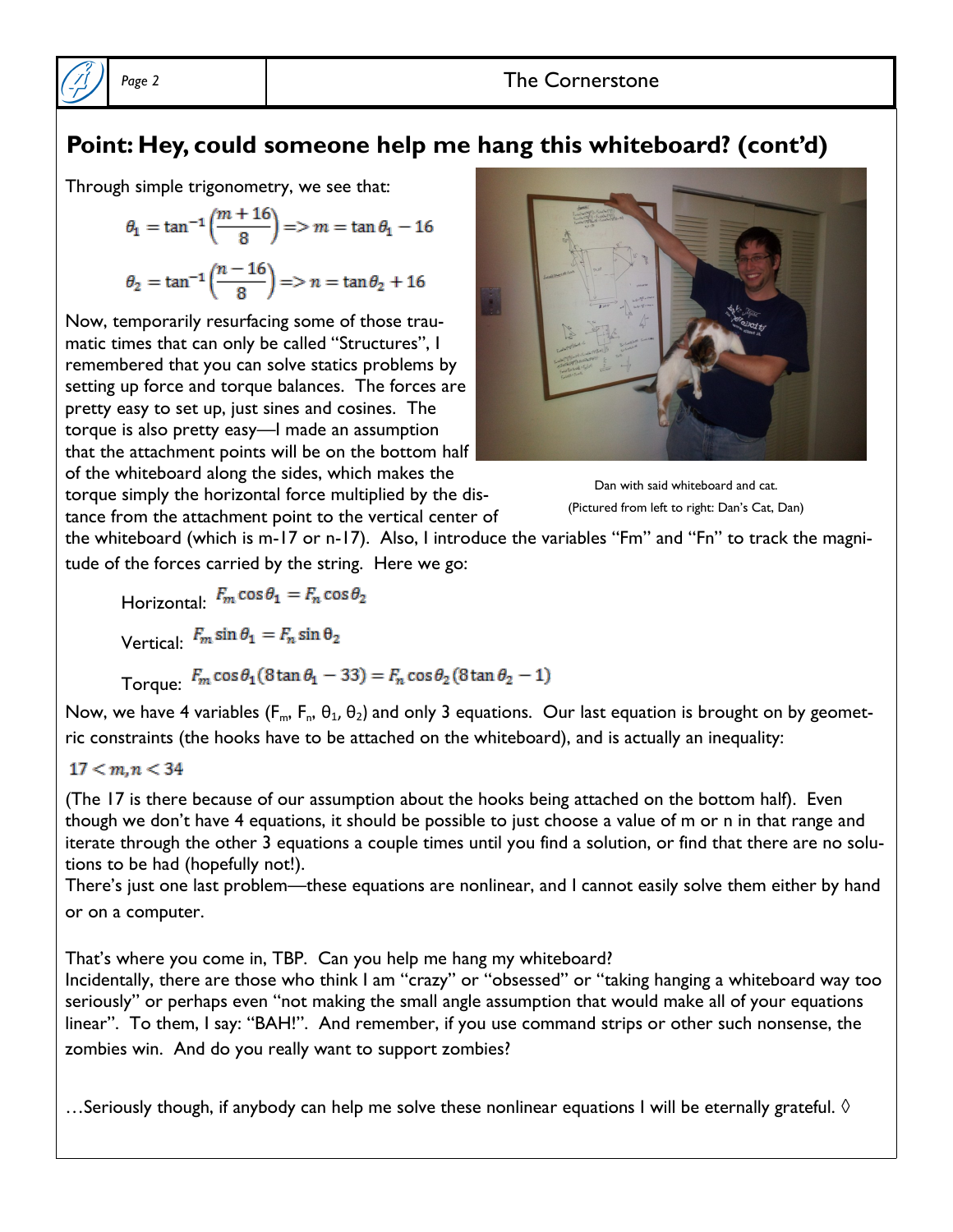

Submitted by Jon Gold

31 January 2012

BULLPEN—Recently, our diligent president ran into the bullpen, clearly stressed due to a dilemma of epic proportions- how to hang a large framed whiteboard in his apartment. Though Dan dreamt of expressing his brilliant ideas in a variety of designer colors, he could not seem to come up with any good ideas for mounting the board itself. The extent of Dan's progress to date was a series of three non-linear equations that he had yet to solve.

In a showing of pure compassion and care for a fellow man, residents of the bullpen offered plentiful suggestions. Some were straightforward - just nail it to the wall. Others were bolder – build a faux wall that contains the white board in front of the current wall. But the clear consensus opinion from engineering experts across many disciplines was to use Command Strips™. Dan, however, did not believe that these small sticky strips could possibly hold up his massive installation. Even after Elson Liu, our resident 3M encyclopedia, explained that the strips would certainly hold the whiteboard because "they aren't suggestion strips, they are Command Strips<sup>™</sup>", Dan remained doubtful. Well, here is an explanation of how to hang a whiteboard with Command Strips™, and a response to Dan's doubts (instructions taken from 3M product information).

Step 1: Clean surface of board and wall.

Step 2: Snap fasteners together to form a pair, with adhesive sides out.

Step 3: Remove red liner and affix to the board. Remove remaining red liner.

Step 4: Position board on wall and firmly press each set firmly for 30 seconds.

Step 5: Remove board so that the strip pairs separate.

Step 6: Firmly press on all strips for 30 seconds.

Step 7: Wait 1 hour, then re-hang your board and enjoy!

Issues Dan Raised:

- 1) The board is too heavy to be held by adhesive strips
- 2) The frame is too skinny for the strips to stick

Solutions:

- 1) Command™ Large Picture Hanging Strips are rated to hold up to 5 lbs. each. Thus, even if you had a 6' x 10' framed whiteboard weighing approximately 96 pounds, you could still use 20 Command Strips™, or one every 19 inches around the perimeter. This would be possible for the low price of \$20.05 plus tax. And, the board would be removable and re-mountable because the strips are 2-sided plastic supervelcro!
- 2) If the frame is exceedingly skinny, you can buy Command™ Narrow Picture Hanging Strips! They only are rated to hold 3 lbs. each, so you would need 32 strips, which would cost \$32.08 plus tax, but you can sleep well knowing that your strips are specially made to fit your skinny frame needs.  $\Diamond$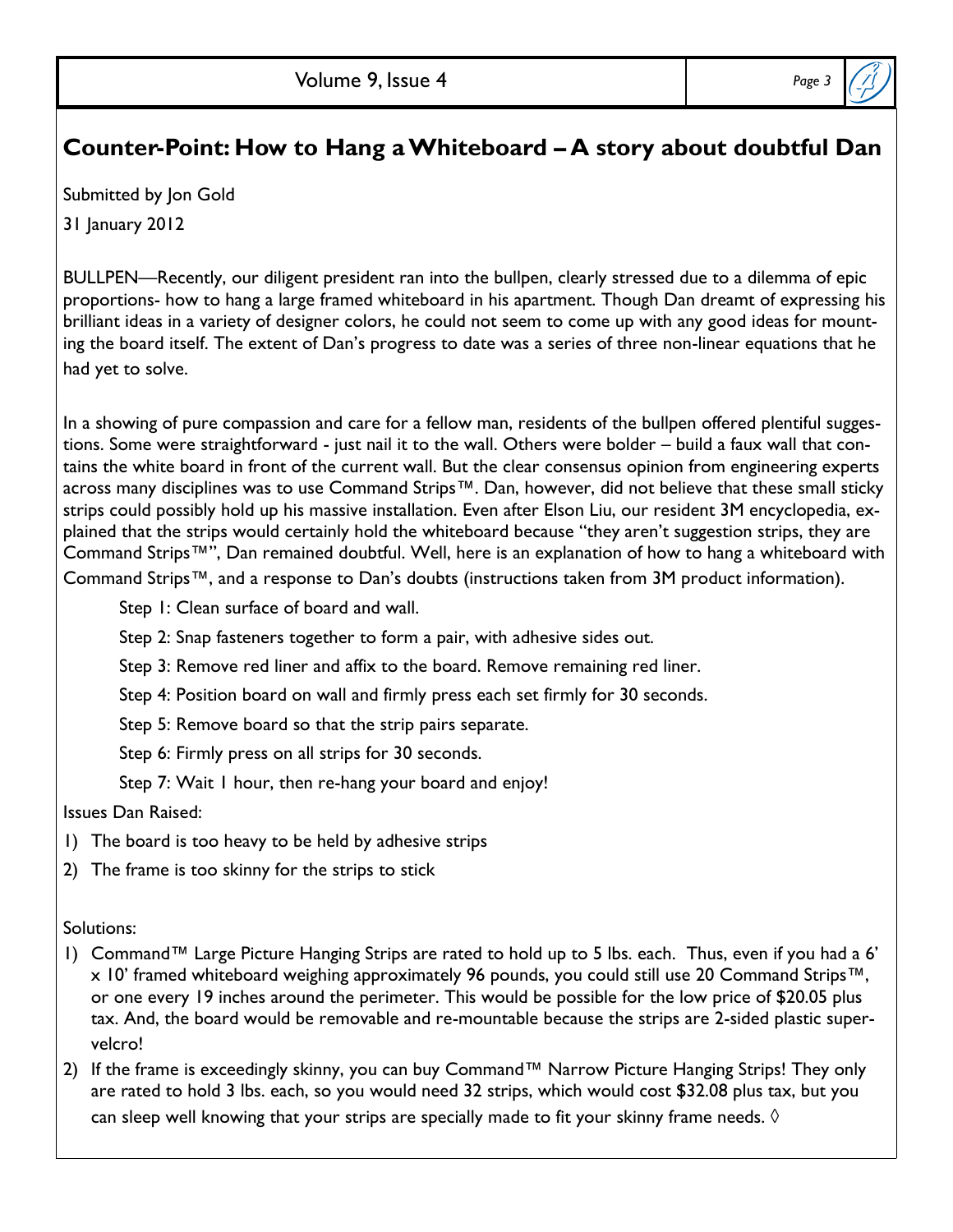

### *Page 4* The Cornerstone

# **Somebody Set Us Up The Bomb (???)<sup>1</sup>**

### Or how the proposed officer restructuring would cause lasting harm to the chapter

### by Pritpaul Mahal

### **Introduction**

Unless something has changed since this writing, today you will hear (or have heard) a presentation on restructuring the officer corps.

First, some disclaimers. I want to make clear up front that I respect the authors/proponents of the proposal, appreciate their contributions to the chapter over the years, and have no doubt that they have only good intentions of helping the chapter with this proposal. However, I believe they are sorely

mistaken, and am writing this article to explain why. I acknowledge that my terminology in the article and especially the headline is drastic/dire. Part of this (e.g. the headline) is for effect, but a lot of it is because I believe this proposal

has the potential to cause significant harm.

Some people will probably think that I am opposed to this proposal simply because I don't like change. I will freely admit that I am generally of the "if it ain't broke don't fix it" school of thought, and my opposition to proposals is often because of that. However, in this case, my concerns are much deeper than that. I know it's long<sup>2</sup>, but I hope you will take the time to read this article and consider my points carefully.

#### **The Proposal**

I was hoping to provide a detailed and fair summary of the proposal in this section for the benefit of those reading my article without the context of the presentation. However, I appear to have run out of time (no, I didn't write the article linearly!). Let's just say that the idea is to introduce hierarchy into the officer corps, which 7 or 8 officers that report directly to the President and attend the main officer meetings, with around 3 of them having 3 or so officers each under them organized by function. These "officer subcommittees" (my term) would have their own meetings and pass reports and communication up through the "lead officer" (again, my term, I'm not sure how the proposers term these things) to the rest of the "top-level" (my term again) officers.

#### **The Problems**

Introducing hierarchy to the officer corps presents several fundamental problems. These include a reduction of information flow and communication, decline in morale, increase in overhead, and elimination of important leadership transition mechanisms. All of these are problematic individually, and combined threaten the strength of Michigan Gamma.

#### **Communication**

One of the great things about the officer corps as it currently stands is that at an officer meeting you have 15+ people giving their input on matters important to the chapter. While this may sound superfluous, in my experience this certainly adds to the strength of our chapter as more ideas are considered, and these ideas are vetted more carefully. The fact that people are able to contribute to and hear about areas of the operation of the chapter beyond their own little niche is a feature, not a bug. This helps improve the continuity of our operations and the motivation of officers (see sections below).

A rebuttal I've heard to this argument is that while increased communication is great, having too many people in the room leads to a situation where either meetings take too long or people are afraid to speak up about things because they're worried about making the meeting take too long. The thing is, what happens in reality is that the officer meeting is an overview of everything going on in the chapter. The important things do get discussed, and the meeting generally stays within the allotted time. If something does need to be discussed in more detail, it inevitably gets moved to another venue. Usually this is just a short get-together after the officer meeting, but sometimes it is a separate meeting. In either case, because the issue has been discussed briefly during the general meeting, officers with ideas and opinions to contribute (regardless of how related or unrelated their position is) are aware of the general gist of the discussion and can then choose to attend this follow-up.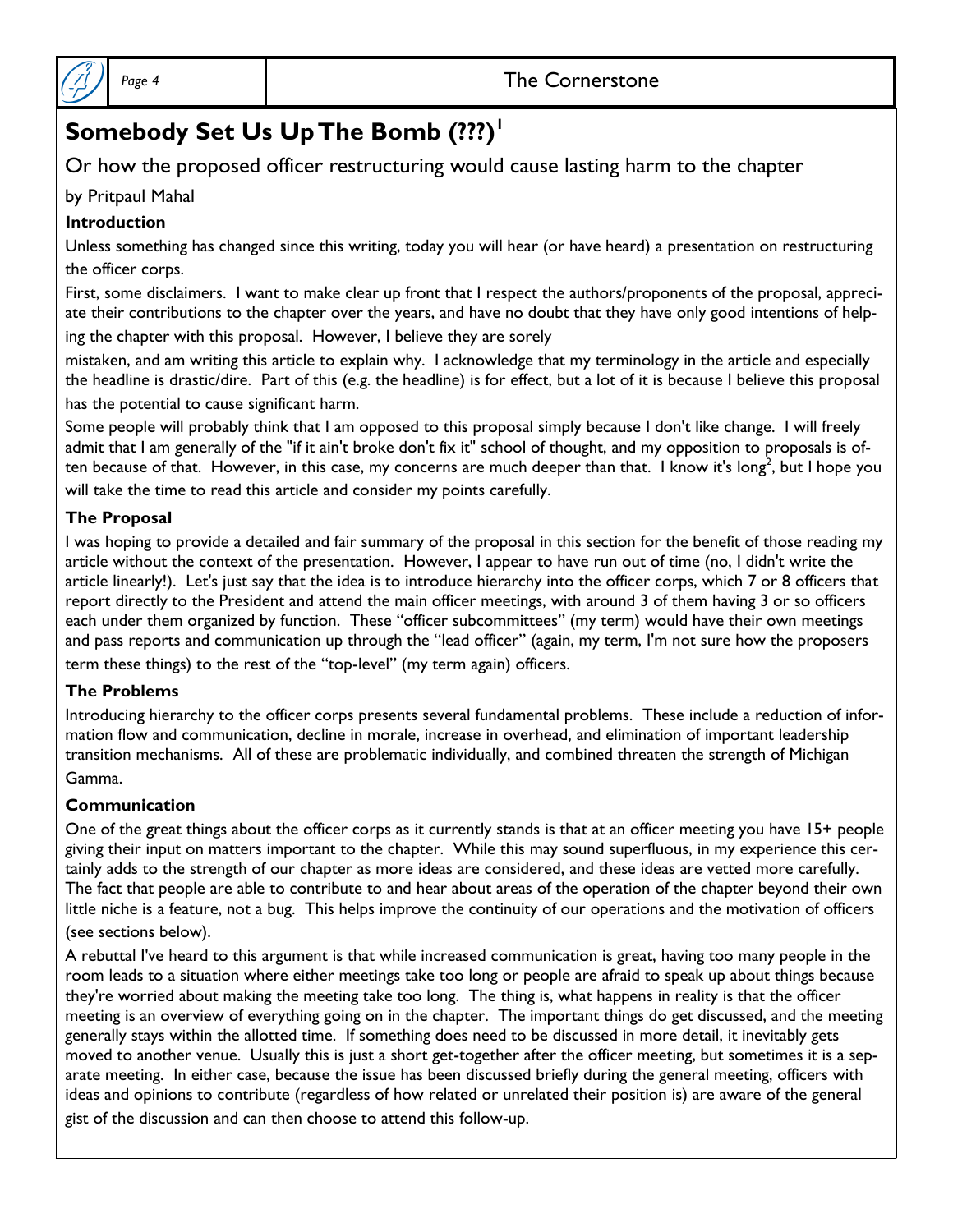# **Somebody Set Us Up The Bomb (???) (cont'd)**

One might suggest that a general announcement could be sent out about these "mini-meetings" so that those interested can attend. This is impractical for 2 reasons. First, it is difficult to gauge your own interest in a topic without having had a brief discussion first. The second is that many of these "mini-meetings" are in fact very short: just a 5minute discussion after the officer meeting. Trying to schedule these separately would be impractical, and the need for many wouldn't be known until the issue comes up during the main meeting.

Another counter-argument is that all officers (and indeed any member) would still be welcome to come to officer meetings. While technically true, this is not likely to happen for reasons discussed below

In short, we would end up with a smaller group of people that are able to give a little more input on issues that they may not necessarily have strong feelings about, as opposed to a larger group of people that are able to contribute to discussions about things that they feel strongly about. This takes us to my next concern.

### **Morale/Culture**

Another great thing about the chapter in general, and about the officer corps, is our open and welcoming culture. People who want to take an important leadership role have many avenues, including the officer corps which requires a large amount of dedication and effort, but also provides a significant level of recognition and influence over the direction of the chapter, including in areas unrelated to the particular officer position. You can tell people that this is only a structural change and doesn't affect their recognition or influence all you want. The fact is that while we all have exemplary character, one cannot effectively deny human nature. If I am told that I report to another officer instead of the President, and am not expected at general officer meetings, I am naturally going to feel less important, and that my participation is less *desired*.

But being an officer shouldn't be about ego, should it? That's true, but along with feeling important comes a sense of responsibility to the chapter in general (not just to my particular duties), and a willingness and desire to contribute ideas in other areas. It also leads to a feeling that what they have to say *matters*. This is one of the reasons many people prefer to work at a smaller company. How often do you hear these companies tout (including at TBP meeting presentations) the fact that their hierarchy is flat and has less layers, and that people are more able to contribute to the direction of the company? They tout this because it actually is important to people and attracts better candidates who want to make a difference, just like it currently attracts candidates to our officer corps. Introducing hierarchy will make our currently occasional problem of not enough candidates much worse. (It will also as a practical matter limit more positions to people who have some experience being an officer, sorry I don't have time to detail how in this article.)

In effect, what we would really be doing with this proposal is taking the misnomer "officer core" that people often mistakenly use and that bugs me, and really in fact be turning our officer corps into an "officer core" plus some other officers. This "officer core" effect also has the danger (hopefully avoided, but still possible) of forming more "cliques" of power that limit openness to others. (Again, I don't have time to get into this, and I actually hope/feel that given our character requirements this wouldn't actually be a problem, but it's still a danger... I don't want us to be like HKN's officer corps)

We can say that officer meetings will still technically be open to all officers. The fact is, however, that that will not change the perception of being more closed, people who are not really "supposed" to be there will be less likely to actually feel like their opinions matter enough to come. On a practical level, we would be expecting "non-core" officers who do still have the motivation to participate after effectively being told they don't matter, to spend extra time in order to do so because they would have to come to the general officer meeting in addition to whatever "branch" meetings. This will unavoidably reduce attendance at the general officer meeting. My understanding is that this is actually one of the goals of the proposers. However, as discussed below, lower officer participation is actually a significant negative, not a positive.

#### **Continuity and Idea-Sharing**

One of the great strengths of our chapter, and in fact, the key to our strength, is our strong transitions compared to many TBP chapters nationwide and to other societies here at U of M. In fact, we are often asked to come to round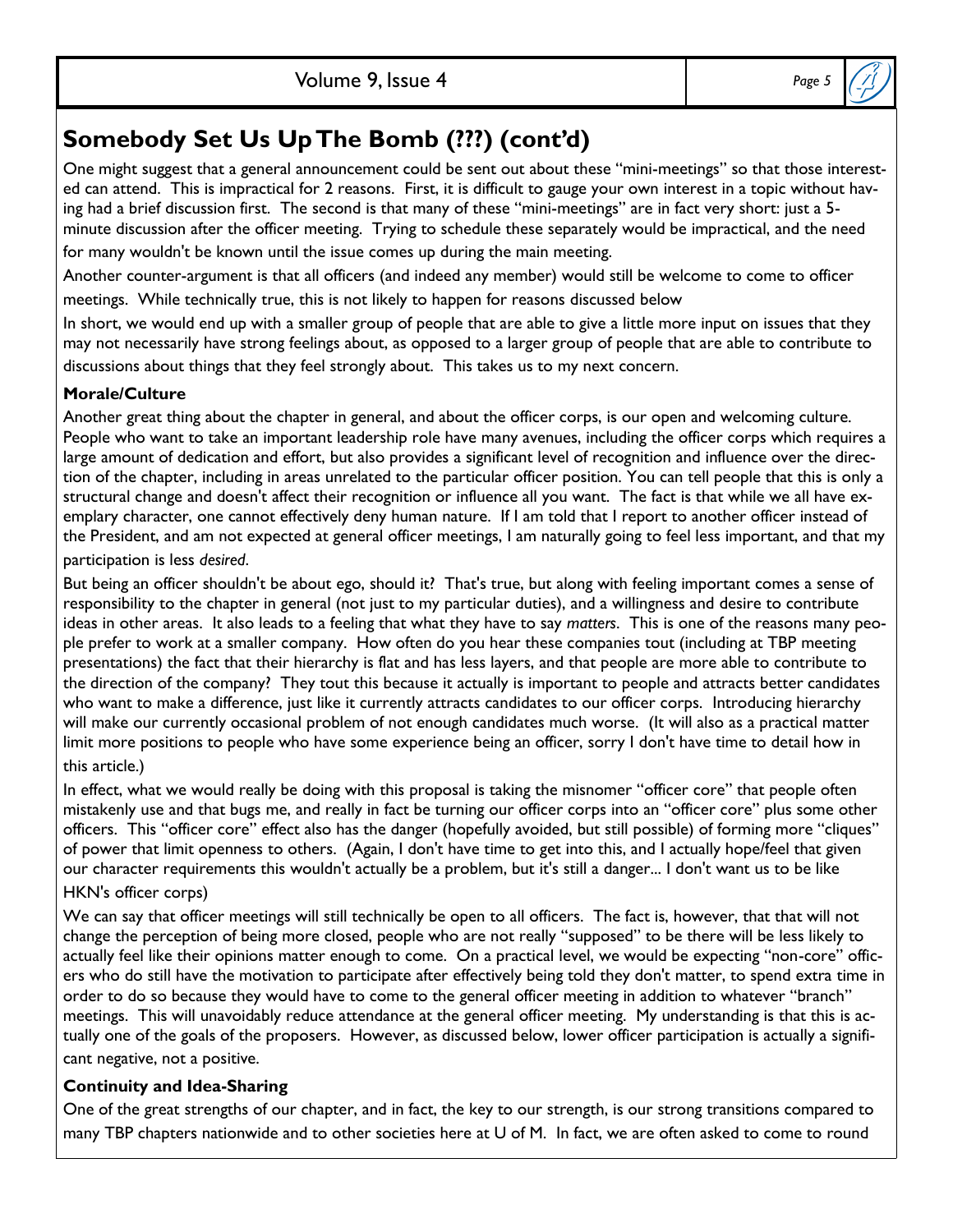

# **Somebody Set Us Up The Bomb (???) (cont'd)**

table discussions to help other organizations learn from us on this topic. What gives us this ability? While there are many factors, including the motivation of our members and the size of our chapter, I would argue that one of the biggest factors is the size of our officer corps.

Having so many people involved and invested in the day-to-day running of the chapter, hearing what other officers are doing for their jobs, greatly increases the "safety factor" of having someone who will recognize that something important has been left undone or who will know how the details of how a particular task is done. In sitting in on officer meetings, I often notice instances where somebody who has been an officer for a while is able to fill in details that a new officer may not know.

Introducing hierarchy to the officer corps, especially in the manner proposed, significantly negates this advantage. This will happen on both a cultural and a practical level. Officers who do not feel like a part of a larger cohesive body are less likely to feel a need or desire to be informed of the workings of other "branches" of the officer corps tree (see Culture section). On a purely practical level, officers who are not present at a meeting are unable to pick up details of what others are doing, or to fill in details that they know when they see that they are missing.

Perhaps of a bit less immediate significance, but still very important, is the fact that the current model also helps officers transition more easily and effectively into new roles because they have some level of knowledge about all positions. While we welcome and encourage "new blood" on the officer corps, it is also important to have some continuity in officers that are familiar with many aspects of many positions just from having been there, not necessarily from having done every single positions. Advisors are able to fill some of this role, but only because they have over time (starting as officers) gained the knowledge of most positions that the current structure gives them.

The current system is frankly not perfect on this front, in that we sometimes lose a large chunk of experienced officers. In fact, there was one semester in recent memory when we really pushed for non-officer members to come to officer meetings to try to gain experience precisely because we were going to be losing a lot of experienced officers to graduation. Cutting down on the number of experienced officers, however, does not help this problem but just makes it worse.

#### **Benefits?**

I should briefly (or at least that was the plan...) address the supposed benefits of the proposal. The main ones that I have heard put forth are that it reduces the management workload of the President, that it is more consistent with the overall structure of the rest of the chapter, and that it keeps the size of officer meetings more manageable.

First, the workload on the President. After all, one of the proposers is a past President. I admire the goal of reducing his/her workload because as we all know, our Presidents do have a lot on their plates. However, I think the workload reduction that this proposal achieves is minimal if any, and may actually have the opposite effect by adding more overhead and bureaucracy to communications. The fact is that in general, most decisions are either of a nature that the officers themselves can make them, or are intertwined enough with the operation of the rest of the chapter that the President needs to be involved. I admit that there are probably a few areas in which the "top tier" officer is able to provide guidance, but in practice these will be few and far between. In practice what we will see is, depending on the boldness of the officer in question, either them skipping the middle layer and asking the President directly, or involving the middle layer, still requiring a response from the President, but adding an unnecessary delay. In either case, the President will often need to be involved anyways.

Where this proposal may actually be helpful is in reducing the amount of "double-checking" the President needs to be doing to make sure things get done (though that introduces problems of its own<sup>3</sup>). However, in the end the President will still need to have at least some level (though likely reduced) of keeping tabs on everyone, including the "second tier" officers.

More overhead is also introduced in that important matters need to go back and forth between different meetings and/or e-mail lists to get things fully fleshed out, taking more time from everyone involved, including the President.

The proposers have probably shown you a diagram of the overall structure of the chapter that includes other people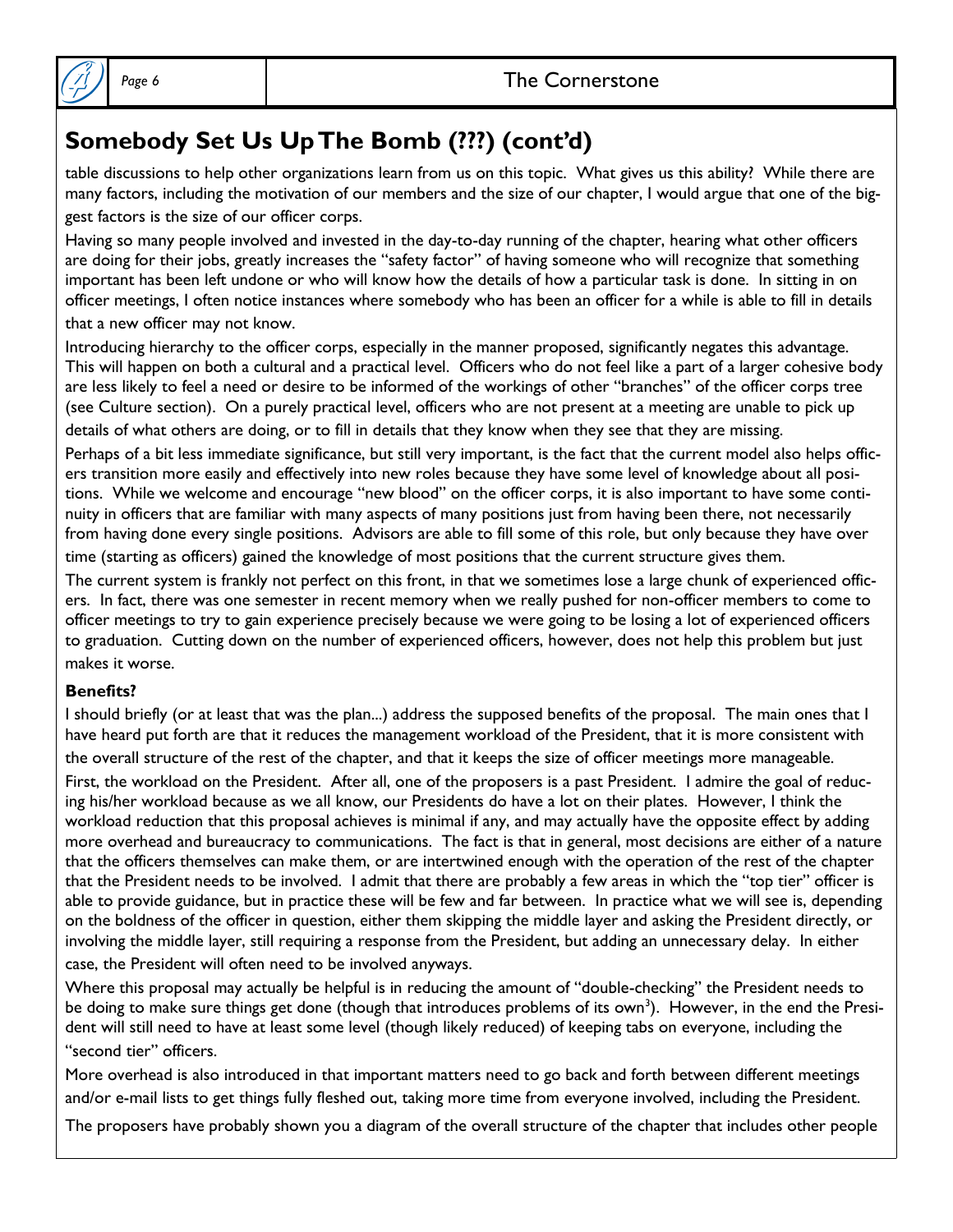# **Somebody Set Us Up The Bomb (???) (cont'd)**

reporting to officers. They contend that this shows that restructuring the officer corps to also include more reporting relationships will be more consistent. However, what they neglect to mention (or consider?) is that all of those relationships they show are of chairs who have very specific and – this is important – timelimited tasks such as running a specific service project or social activity. Unlike officers, they are not involved in the sort of semester-long or year-long running of the chapter that requires coordination with other officers. I unfortunately don't have time to go into a more detailed explanation of why this is fundamentally different right now, but I hope the gist comes through.

On to size of officer meetings. The proposers probably showed you a picture of a very crowded officer meeting. It probably even got some chuckles and some comments from those who had to sit on the floor or stand for that entire meeting. I, however, honestly don't see the relevance or point (other than to gain those chuckles or distract from the main point) of showing a picture of one meeting that was held in a much smaller room than usual. If they showed a picture of one of our meetings in the current room they are held in, you would see nothing unusual or interesting. I think the main point however that they intend to make is that large officer meetings are less productive. I fundamentally disagree with this and think/hope I've made clear why in the Communication section above. If not, feel free to ask.

### **Long-Term Damage**

One may wonder why I am so strongly concerned about this proposal. After all, I'm known for my general opposition to "fixing what isn't broken". Yet, I've never felt an issue to be so important that I've stayed up for a significant portion of the night and invested so much emotional energy $^3$  to write a (hopefully?) persuasive article about it (and possibly made Justine very angry with me for being so late and writing so much). I usually just state my opposition, maybe engage in some debate, and then let the chips fall where they may.

Why the larger than usual concern over this proposal?

The reason is that the damage from this restructuring could be significant, and more importantly, longlasting and difficult to reverse. I realize that people may not like, or may even be offended by, my strong opposition to this proposal (given that it's coming from well-respected long-time members). However, I would be remiss in my duty to the chapter if I decided to just "let it be" in this case as I often do. Most decisions (for example the recent adoption of a Third Actives meeting and tiered leadership) can be undone easily if needed, with no lasting effects. But this proposal is different.

How is it different? As indicated above, it would cause a significant shift in the culture of the officer corps, and would also cause a weakening of officer corps transitions and continuity, and as a result the chapter as a whole. Recovering from a one-time weakening of the chapter would become a long-term project as we would have lost the smooth continuous "flow" cycle of leadership transitions that keep things running so smoothly. Therefore, it becomes not just a matter of "it's not working, let's repeal it", but a process of reintroducing the smooth flow, institutional knowledge, and culture that has been built up over time. True, this would not kill the chapter in a single semester. The first semester will seem to mostly run just fine. But problems would also not be very apparent until they become bad enough that they are difficult to recover from. Furthermore, if the cliques that I am afraid of do indeed form, there would be a form of institutionalized resistance to changing back.

Am I being over-dramatic? I really honestly don't think so and hope I've gotten my point across well.

### **Conclusion**

Introducing hierarchy to the officer corps will be deeply harmful to the chapter. The benefits, on the other hand, are minimal. While it is well-intentioned, the chapter should reject this deeply flawed proposal.  $\Diamond$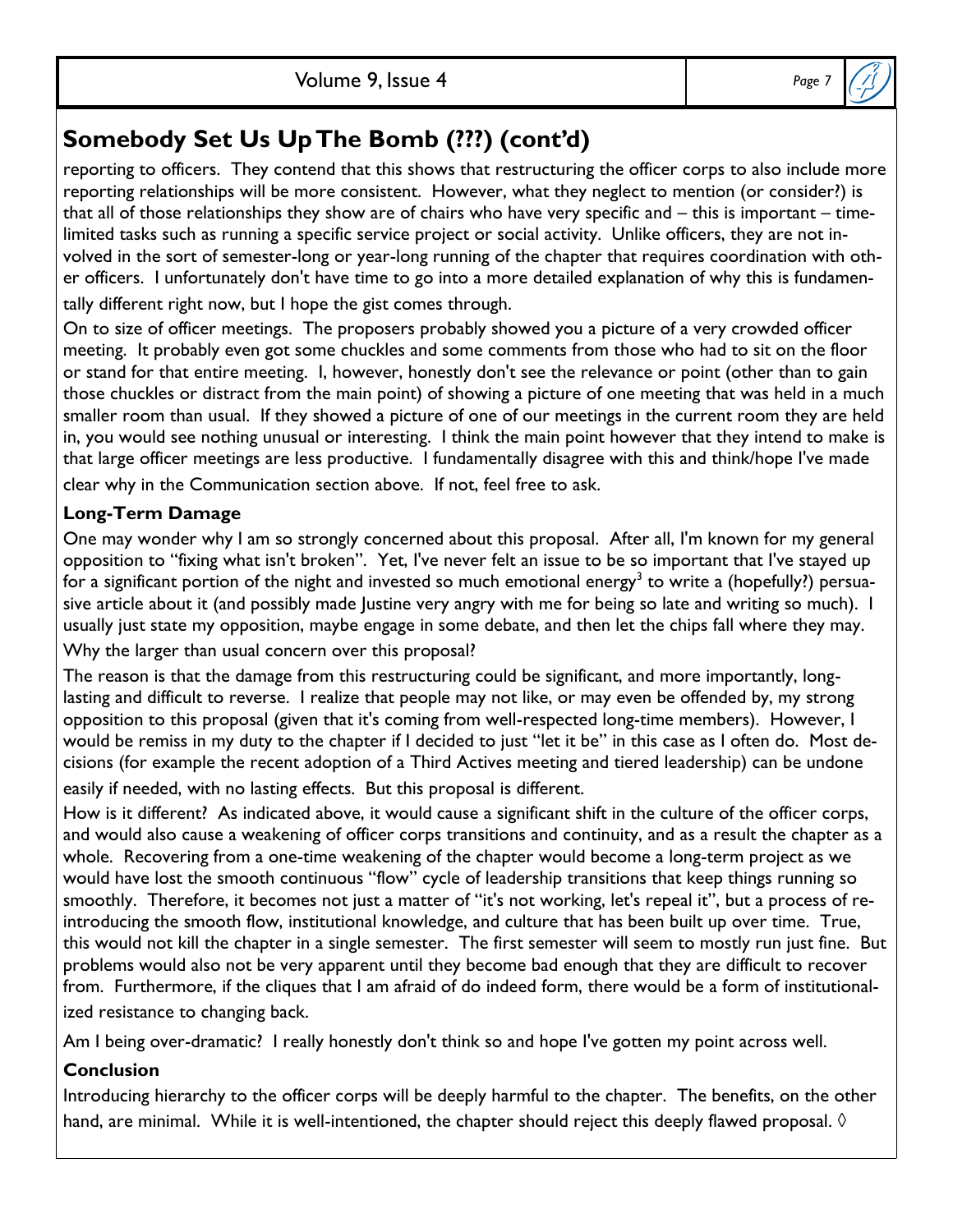

# **Somebody Set Us Up The Bomb (???) Footnotes**

- 1) Because I am perpetually afraid of offending people or being misunderstood, I feel a need to clarify again that I don't think anyone is *maliciously* setting up a bomb. I am just very afraid of the consequences of the proposal and also wanted to make a humorous pop-culture allusion similar to the one I expect in the subtitle of the presentation of the proposal (though perhaps I'm dating myself with the reference I chose?).
- 2) Sorry it's so long. I didn't expect it to be when I started writing (I expected a single page!), but there's just so much to say. In fact, I had to cut out some things I wanted to cover just for a lack of time to write them. And for me, that's a huge thing to say (see footnote 4).
- 3) This is actually pretty important and really needs to be a section of its own, but I just ran out of time. Basically, adding the managerial role to the top-level positions adds to the number of positions which realistically require previous officer corps. This affects multiple areas of my argument, including its impact on the open culture of the officer corps and the chapter, and negative effects on continuity and transitions.
- 4) I HATE and dread writing that's one of the big reasons I didn't go for a PhD and am resisting pressure to go to law school. So it really does take a lot of energy out of me. I had actually even decided that I was going to put this off and write it later, until someone convinced me that it's more effective to present my rebuttal at the same time the main proposal is presented. I'm also just not very good at it (especially given the time pressure), so I'm sorry if this article is unclear, deficient, doesn't flow very well, or doesn't make my point effectively. The argument is much more cohesive in my head. Please do let me know if something is confusing and I'd be happy to talk to you about it and/or maybe even write a follow-up clarification article.

## **YouTube Video of the Week**

Iggy Investigates an iPad



See what happens when your favorite two things mix, cats and iPads.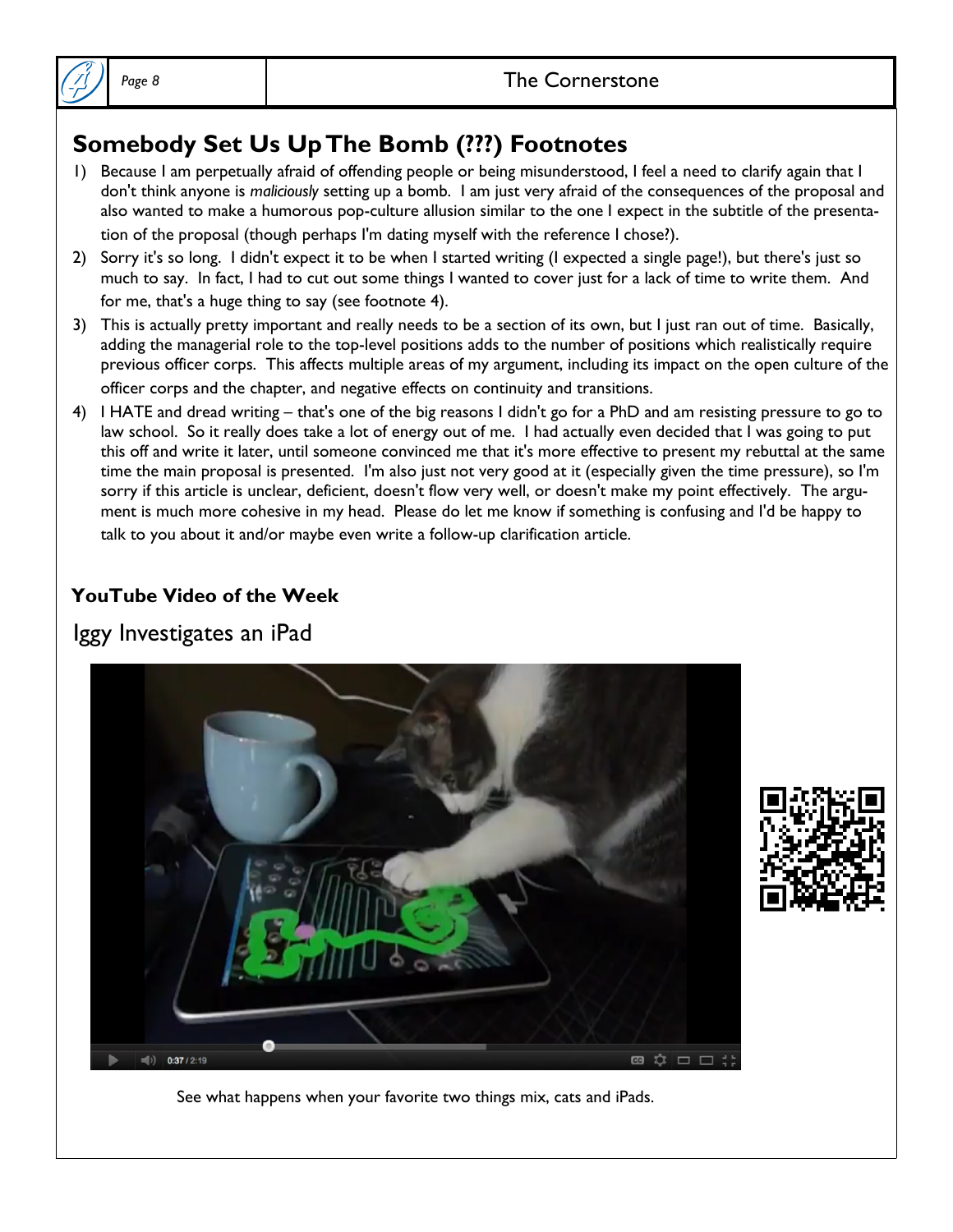### Volume 9, Issue 4 *Page 9*

## **Concert Recommendations**

Submitted by Ryan Chen

Saturday, February 11, 8:00pm University of Michigan Jazz Festival, Rackham Auditorium

Free – no tickets required

Featuring Sean Jones (trumpet) and Curtis Fuller (trombone), the UM Jazz Ensemble, the UM Jazz Trombone Ensemble, and the UM jazz faculty.

Sunday, February 12, 4:00pm Michigan Chamber Players, Rackham Auditorium

Free – no tickets required

UMS presents the Michigan Chamber Players in two free concerts each year to highlight the talents of faculty members in the University community. PROGRAM: Brahms – Liebeslieder Waltzes, Op. 52; Kern/Hammerstein – "Make Believe" from *Showboat*; Bock/Harnick – "Do You Love Me?" from *Fiddler on the Roof*; Lloyd Webber/Hart – "All I Ask of You" from *The Phantom of the Opera*; Brahms – Clarinet Quintet in B minor, Op. 115

Thursday, February 16, 8:00pm UM Faculty Showcase, E.V. Moore Building – Britton Recital Hall

Free – no tickets required

Performers include Arthur Greene (piano), Fritz Kaenzig (tuba), Joseph Gramley (percussion), David Jackson (trombone) with trombone quartet, Yitzhak Schotten (viola) and Katherine Collier (collaborative piano), William Campbell (trumpet), Jeremy Edwards (PAT), and Stephen Rush (PAT).

Friday, February 17, 8:00pm Symphony Band Chamber Winds, Stamps Auditorium

Free – no tickets required

Mozart's largest and most complex serenade vividly illustrates his genius. Imagine the surprise felt in courts long ago as the sounds of this endearing work were heard for the first time in all of its "rule breaking" glory. Gulda's Concerto for Cello, featuring award winning U-M doctoral student Paul Dwyer as soloist, is no less adventuresome in mixing styles that range from Mozart to Motown. PROGRAM: Mozart – Serenade No. 10, "Gran Partita"; Gulda – Concerto for Cello and Wind Orchestra.

Sunday, February 19, 8:00pm A\$AP Rocky with DJ Graffiti, Blind Pig

Tickets at [www.blindpigmusic.com](http://www.blindpigmusic.com)

Fresh from a \$3 million record deal with Sony/RCA and the release of his mixtape LivelLoveA\$AP, A\$AP Rocky is an up and coming rapper hailing from Harlem. He has been featured on songs with artists including Lloyd Banks, Smoke DZA, Schoolboy Q, and 2 Chainz.

Tuesday, February 21, 8:00pm (Pre-concert lecture at 7:15pm) University Symphony Orchestra and University Choirs, Hill Auditorium

#### Free – no tickets required

Musical forces join together for Carl Orff's seminal masterpiece Carmina Burana. One of the most famous musical compositions of the  $20<sup>th</sup>$  century, the powerful musical settings of texts written by monks and students in the 13<sup>th</sup> century still ring true today: the fickleness of fortune, the fleetingness of life, the primal thrill of the return of spring, and the pleasures and perils of lust, drinking, gambling, and gluttony. The program will also include a concerto performed by one of the winners of the School of Music, Theatre, & Dance's concerto competition.  $\lozenge$